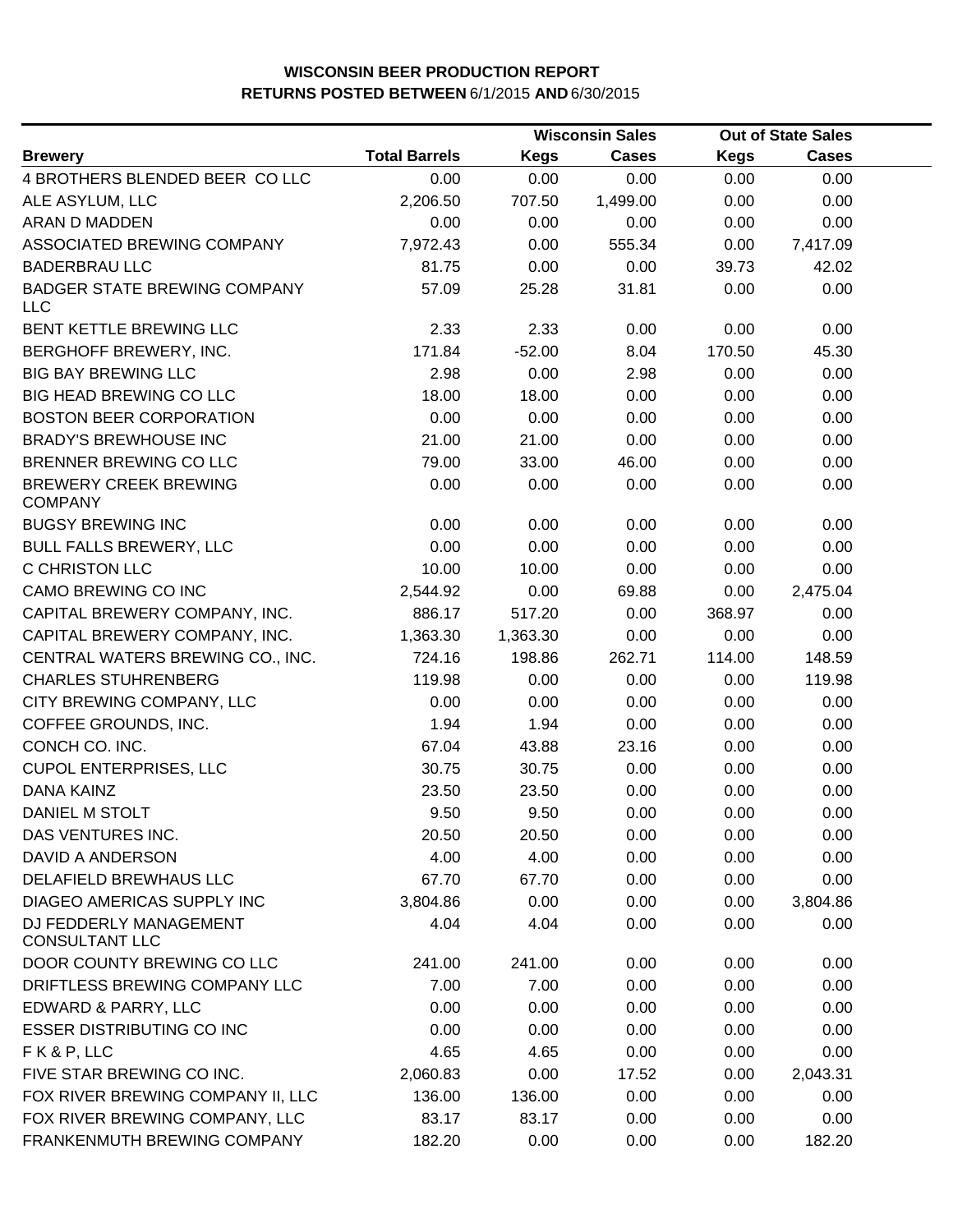|                                                         |                      |             | <b>Wisconsin Sales</b> |             | <b>Out of State Sales</b> |  |
|---------------------------------------------------------|----------------------|-------------|------------------------|-------------|---------------------------|--|
| <b>Brewery</b>                                          | <b>Total Barrels</b> | <b>Kegs</b> | <b>Cases</b>           | <b>Kegs</b> | <b>Cases</b>              |  |
| <b>FRESAR INC</b>                                       | 3.71                 | 3.71        | 0.00                   | 0.00        | 0.00                      |  |
| <b>FULTON LLC</b>                                       | 23.79                | 5.50        | 18.29                  | 0.00        | 0.00                      |  |
| GD 2 LLC                                                | 87.39                | 87.39       | 0.00                   | 0.00        | 0.00                      |  |
| GD3 LLC                                                 | 261.60               | 261.60      | 0.00                   | 0.00        | 0.00                      |  |
| GD4, LLC                                                | 79.25                | 79.25       | 0.00                   | 0.00        | 0.00                      |  |
| GJS SALES, INC.                                         | 155.14               | 0.00        | 155.14                 | 0.00        | 0.00                      |  |
| GJS SALES, INC.                                         | 46.00                | 46.00       | 0.00                   | 0.00        | 0.00                      |  |
| <b>GRANITE CITY RESTAURANT</b><br><b>OPERATIONS INC</b> | 8.68                 | 8.68        | 0.00                   | 0.00        | 0.00                      |  |
| <b>GRANT PAULY</b>                                      | 329.29               | 137.23      | 86.38                  | 59.59       | 46.09                     |  |
| <b>GRAY BREWING CO.</b>                                 | 147.36               | 69.83       | 50.22                  | 21.50       | 5.81                      |  |
| <b>GREEN BAY BREWING COMPANY</b>                        | 293.66               | 116.62      | 128.17                 | 33.68       | 15.19                     |  |
| <b>GREENVIEW BREWING LLC</b>                            | 4.45                 | 1.54        | 2.91                   | 0.00        | 0.00                      |  |
| <b>GREGORY A HARRIS</b>                                 | 29.50                | 17.50       | 12.00                  | 0.00        | 0.00                      |  |
| <b>GUY R LILJA</b>                                      | 0.00                 | 0.00        | 0.00                   | 0.00        | 0.00                      |  |
| <b>GWBC LLC</b>                                         | 0.00                 | 0.00        | 0.00                   | 0.00        | 0.00                      |  |
| HORNELL BREWING CO INC                                  | 7,447.41             | 0.00        | 40.57                  | 0.00        | 7,406.84                  |  |
| HORNY GOAT BREWING CO.                                  | 59.00                | 59.00       | 0.00                   | 0.00        | 0.00                      |  |
| <b>HOUSE OF BREWS LLC</b>                               | 128.99               | 128.99      | 0.00                   | 0.00        | 0.00                      |  |
| HYDRO STREET BREWING COMPANY<br><b>LLC</b>              | 17.66                | 17.66       | 0.00                   | 0.00        | 0.00                      |  |
| JACOB LEINENKUGEL BREWING CO.,<br><b>LLC</b>            | 71,592.14            | 2,385.94    | 43,428.33              | 2,951.23    | 22,826.64                 |  |
| <b>JAMES M KENNEDY</b>                                  | 6.00                 | 6.00        | 0.00                   | 0.00        | 0.00                      |  |
| <b>JEAN M LANE</b>                                      | 11.00                | 11.00       | 0.00                   | 0.00        | 0.00                      |  |
| KARBEN4 BREWING LLC                                     | 490.39               | 286.80      | 203.59                 | 0.00        | 0.00                      |  |
| KATCHEVER & CO LLC                                      | 278.34               | 158.50      | 119.84                 | 0.00        | 0.00                      |  |
| <b>KUL BREWING LLC</b>                                  | 697.71               | 28.00       | 669.71                 | 0.00        | 0.00                      |  |
| LAKEFRONT BREWERY, INC.                                 | 4,309.55             | 1,291.43    | 1,670.63               | 213.49      | 1,134.00                  |  |
| LAKEWALK BREWERY AND CAFE<br><b>COMPANY</b>             | 48.50                | 48.50       | 0.00                   | 0.00        | 0.00                      |  |
| LAZY MONK BREWING LLC                                   | 39.40                | 20.32       | 19.08                  | 0.00        | 0.00                      |  |
| LEACH GOLF PROPERTIES, INC.                             | 0.97                 | 0.97        | 0.00                   | 0.00        | 0.00                      |  |
| LEE BURGESS                                             | 0.00                 | 0.00        | 0.00                   | 0.00        | 0.00                      |  |
| <b>LESLIE ERB</b>                                       | 4.00                 | 4.00        | 0.00                   | 0.00        | 0.00                      |  |
| <b>LEVI FUNK</b>                                        | 0.00                 | 0.00        | 0.00                   | 0.00        | 0.00                      |  |
| LHM BREWPUB, LLC                                        | 20.50                | 20.50       | 0.00                   | 0.00        | 0.00                      |  |
| MARK ANTHONY BREWING INC                                | 60,655.60            | 0.00        | 5,085.90               | 0.00        | 55,569.70                 |  |
| <b>MARK RIGGLE</b>                                      | 0.00                 | 0.00        | 0.00                   | 0.00        | 0.00                      |  |
| <b>MATTHEW J GEARY</b>                                  | 19.58                | 19.45       | 0.13                   | 0.00        | 0.00                      |  |
| MELANIE BREWERY CO INC                                  | 0.00                 | 0.00        | 0.00                   | 0.00        | 0.00                      |  |
| MELMS BREWING COMPANY INC                               | 1.50                 | 1.50        | 0.00                   | 0.00        | 0.00                      |  |
| MILLER BREWING INTERNATIONAL,<br>INC.                   | 0.00                 | 0.00        | 0.00                   | 0.00        | 0.00                      |  |
| MILLERCOORS LLC                                         | 1,470,139.25         | 39,103.88   | 329,173.63             | 106,890.24  | 994,971.50                |  |
| MILLERCOORS LLC                                         | 489.09               | 0.00        | 26.58                  | 286.00      | 176.51                    |  |
| MILWAUKEE BREWING COMPANY                               | 797.69               | 218.02      | 545.80                 | 0.00        | 33.87                     |  |
|                                                         |                      |             |                        |             |                           |  |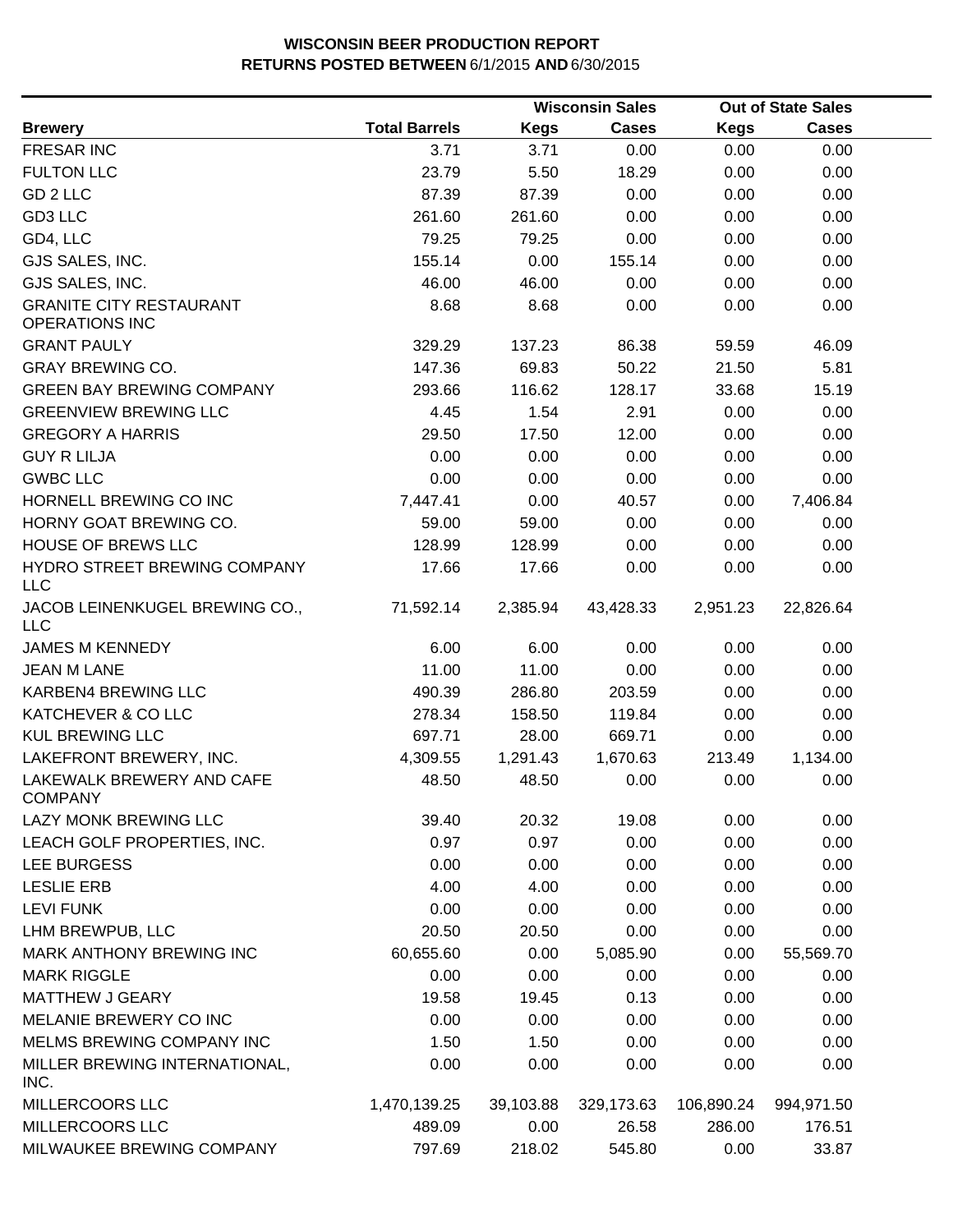|                                            |                      |             | <b>Wisconsin Sales</b> |             | <b>Out of State Sales</b> |  |
|--------------------------------------------|----------------------|-------------|------------------------|-------------|---------------------------|--|
| <b>Brewery</b>                             | <b>Total Barrels</b> | <b>Kegs</b> | <b>Cases</b>           | <b>Kegs</b> | <b>Cases</b>              |  |
| MILWAUKEE BREWING COMPANY                  | 69.65                | 69.65       | 0.00                   | 0.00        | 0.00                      |  |
| MILWAUKEE PREMIUM BREWING CO<br><b>LLC</b> | 2,427.27             | 36.00       | 1,157.82               | 0.00        | 1,233.45                  |  |
| MOBCRAFT BEER LLC                          | 34.11                | 15.76       | 18.07                  | 0.00        | 0.28                      |  |
| MOOSEJAW PIZZA & BREWING CO LLC            | 103.50               | 66.13       | 37.37                  | 0.00        | 0.00                      |  |
| MOUNTAIN CREST SRL LLC                     | 10,133.46            | 41.97       | 1,318.12               | 139.20      | 8,634.17                  |  |
| MUSTANG BREWING COMPANY, LLC               | 0.00                 | 0.00        | 0.00                   | 0.00        | 0.00                      |  |
| NEW GLARUS BREWING COMPANY                 | 15,711.53            | 5,790.25    | 9,921.28               | 0.00        | 0.00                      |  |
| NEW GLARUS BREWING COMPANY                 | 719.36               | 52.75       | 666.61                 | 0.00        | 0.00                      |  |
| NEXT DOOR BREWING LLC                      | 33.01                | 33.01       | 0.00                   | 0.00        | 0.00                      |  |
| NORTHWOODS BREWING CORP LLC                | 68.00                | 68.00       | 0.00                   | 0.00        | 0.00                      |  |
| O'SO BREWING COMPANY                       | 401.07               | 177.17      | 223.90                 | 0.00        | 0.00                      |  |
| <b>OLIPHANT BREWING LLC</b>                | 13.80                | 13.80       | 0.00                   | 0.00        | 0.00                      |  |
| PABST BREWING COMPANY                      | 0.00                 | 0.00        | 0.00                   | 0.00        | 0.00                      |  |
| PABST BREWING COMPANY                      | 0.00                 | 0.00        | 0.00                   | 0.00        | 0.00                      |  |
| PARCHED EAGLE BREWPUB LLC                  | 14.12                | 14.12       | 0.00                   | 0.00        | 0.00                      |  |
| PATRICK MC INTOSH                          | 17.44                | 0.50        | 9.28                   | 0.00        | 7.66                      |  |
| PETER H GENTRY                             | 12.00                | 12.00       | 0.00                   | 0.00        | 0.00                      |  |
| PETER PETERSON JR                          | 12.00                | 12.00       | 0.00                   | 0.00        | 0.00                      |  |
| PHUSION PROJECTS LLC                       | 28,439.54            | 0.00        | 525.03                 | 0.00        | 27,914.51                 |  |
| PIGEON RIVER BREWING LLC                   | 7.99                 | 7.99        | 0.00                   | 0.00        | 0.00                      |  |
| PITCHFORK BREWING LLC                      | 26.10                | 26.10       | 0.00                   | 0.00        | 0.00                      |  |
| PLYMOUTH BREWING COMPANY LLC               | 10.62                | 10.62       | 0.00                   | 0.00        | 0.00                      |  |
| PORT HURON BREWING COMPANY,<br><b>LLC</b>  | 59.94                | 35.52       | 24.42                  | 0.00        | 0.00                      |  |
| POTOSI BREWING COMPANY                     | 0.00                 | 0.00        | 0.00                   | 0.00        | 0.00                      |  |
| POTOSI BREWING COMPANY                     | 69.60                | 69.60       | 0.00                   | 0.00        | 0.00                      |  |
| POTOSI BREWING COMPANY                     | 0.00                 | 0.00        | 0.00                   | 0.00        | 0.00                      |  |
| RAIL HOUSE PROPERTIES LLC                  | 22.00                | 22.00       | 0.00                   | 0.00        | 0.00                      |  |
| <b>RANDOLPH OSKEY</b>                      | 6.29                 | 6.29        | 0.00                   | 0.00        | 0.00                      |  |
| RANDYS FUN HUNTERS BREWERY INC             | 6.50                 | 6.50        | 0.00                   | 0.00        | 0.00                      |  |
| RED CEDAR BREWING LLC                      | 11.60                | 11.60       | 0.00                   | 0.00        | 0.00                      |  |
| RED EYE BREWING COMPANY LLC                | 33.70                | 33.70       | 0.00                   | 0.00        | 0.00                      |  |
| REGAL BRAU BREWING COMPANY LLC             | 11,970.71            | 0.00        | 544.82                 | 0.00        | 11,425.89                 |  |
| RHINELANDER BREWING CO LLC                 | 3,062.25             | 5.50        | 344.41                 | 0.00        | 2,712.34                  |  |
| ROBERT A LARSON                            | 404.14               | 124.34      | 172.22                 | 54.66       | 52.92                     |  |
| ROWLAND'S CALUMET BREWING CO.,<br>INC.     | 15.00                | 15.00       | 0.00                   | 0.00        | 0.00                      |  |
| ROWLAND'S CALUMET BREWING CO.,<br>INC.     | 11.00                | 11.00       | 0.00                   | 0.00        | 0.00                      |  |
| RUSH RIVER BREWING LLC                     | 353.41               | 46.86       | 83.10                  | 93.30       | 130.15                    |  |
| <b>RUSTIC VENTURES LLC</b>                 | 16.78                | 16.78       | 0.00                   | 0.00        | 0.00                      |  |
| SAND CREEK BREWING CO LLC                  | 510.52               | 182.90      | 234.16                 | 41.56       | 51.90                     |  |
| SILVER CREEK BREWING COMPANY               | 14.75                | 14.75       | 0.00                   | 0.00        | 0.00                      |  |
| SLEEMAN BREWING COMPANY USA<br><b>INC</b>  | 33,406.80            | 5,013.23    | 5,505.49               | 4,615.67    | 18,272.41                 |  |
| <b>SLOCUM LLC</b>                          | 46.40                | 46.40       | 0.00                   | 0.00        | 0.00                      |  |